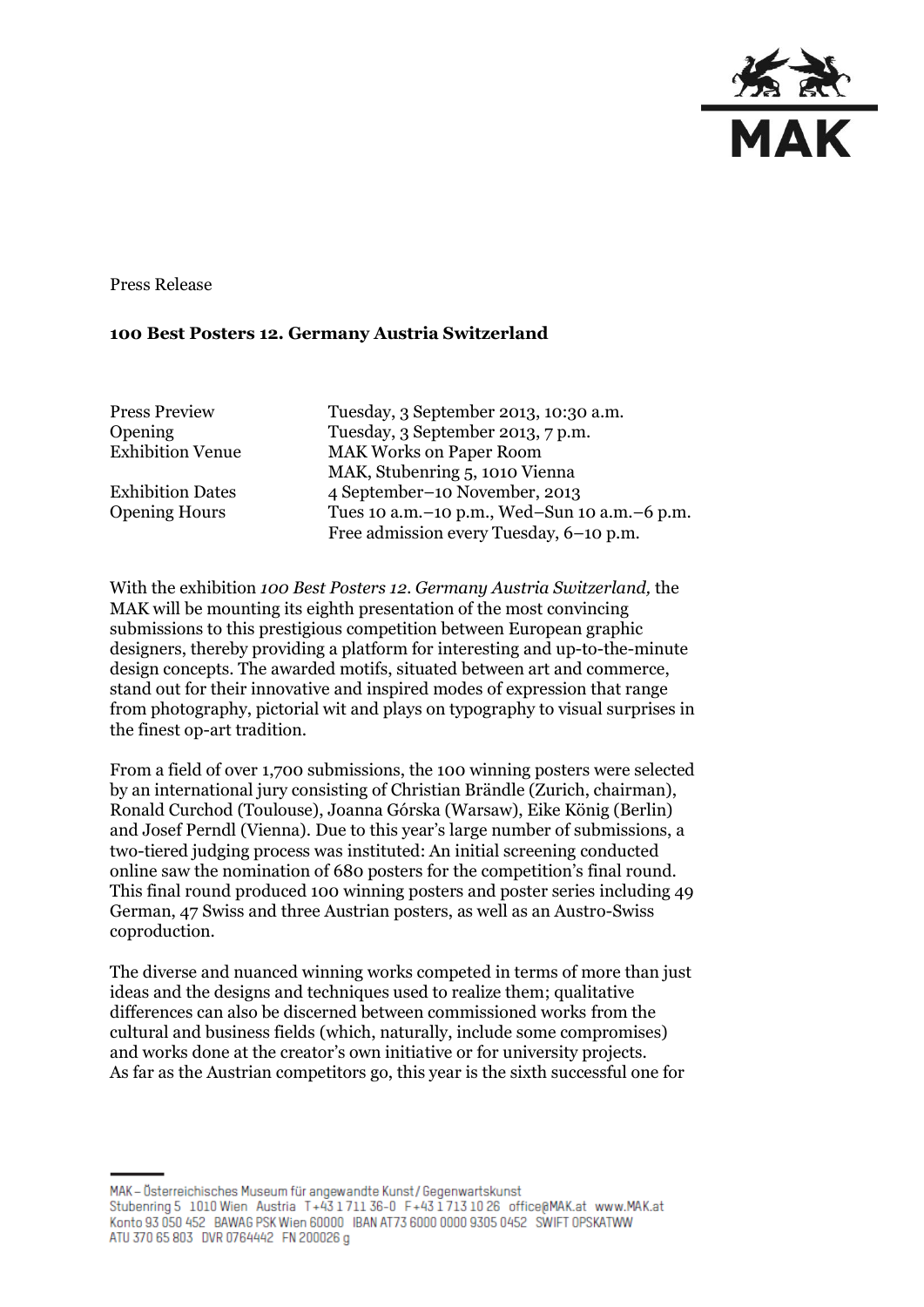

Atelier 3007 Wien (Eva Dranaz and Jochen Fill), which was able to win over the jury with not one but two poster series. Once again, 3007 Wien came up with impressive event posters for the Viennese bar and concert venue rhiz, building on designs that had already won in previous years. In a series of 12 monthly posters, they succeeded in realizing graphically the theme of experimental live music by employing strongly emotionalizing motifs. Three graphically reduced motifs from this series are included in *100 Best Posters 12*—they serve to exemplify the motto *mixed – unmixed,* which is the theme of rhiz's 2012 DJ and band lineup.

Likewise among the jury's picks was 3007 Wien's poster for the *Nightwalk,*  an annual cultural event on Vienna's heavily trafficked thoroughfare known as the Gürtel that takes place mostly beneath the historic elevated railway arches by Otto Wagner, which house the lion's share of the Gürtel's club scene. Starting from the event itself, a collage was created to serve as an abstracted visual map.

An additional Austrian, former University of Applied Arts Vienna graphic design class student Christof Nardin (Büronardin), won with his poster for the opening of the 21er Haus in Vienna, a museum that mixes tradition and experimentation in a harmonious manner. Nardin, who was also responsible for this institution's corporate design, pays homage with his poster to the Austrian graphic designer Georg Schmid (1928–1998). His typography harkens back to the design of the Schmidt poster that was presented in September of 1962 for the opening of the original 20er Haus (Museum of the 20th Century).

For the first time in the history of *100 Best Posters,* an Austro-Swiss coproduction was also entered in the competition. Swiss graphic designer Melk Imboden joined the artist Benjamin Hirte to design a poster for his MAK exhibition *SICHTWECHSEL #1. BENJAMIN HIRTE the classic mob ballet* (MAK Gallery, 2012), with which he reacted to specific circumstances within the MAK Collection. For the poster, Hirte turned to a portrait taken in 1932 by Swiss photographer Martin Imboden (distantly related to Melk Imboden) of Beate Hirsch from the photo collection of the MAK Library and Works on Paper Room. In keeping with the idea behind his exhibition, Hirte employed his motif with the intent to catalyze processes of both work and thought, as well as to place content from the collection in an expanded context.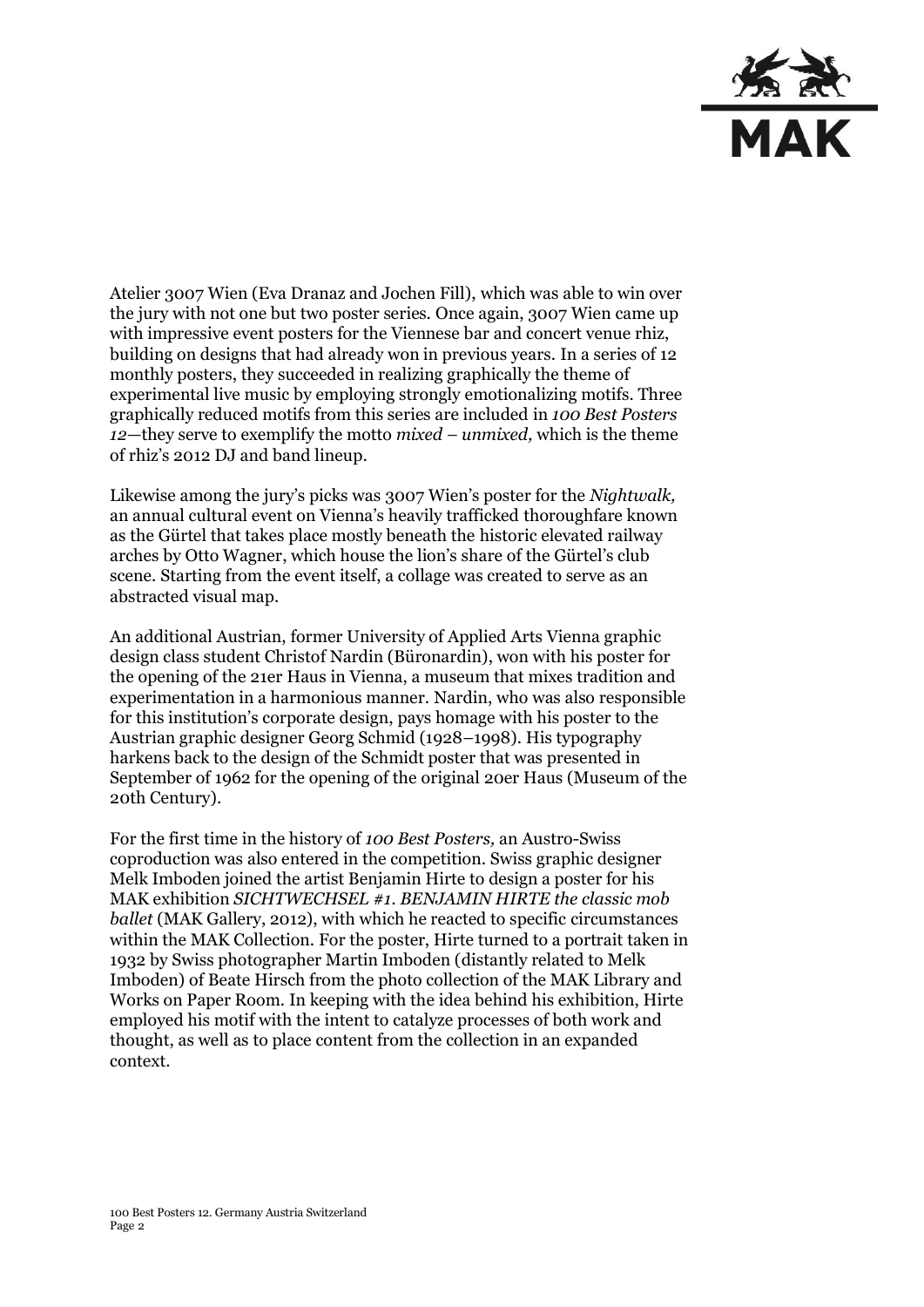

This exhibition will be accompanied by the publication of the catalogue *100 beste Plakate 12. Deutschland Österreich Schweiz / 100 best posters 12. Germany Austria Switzerland,* designed by Jianping He (hesign/Berlin) and with a thematic special contribution by René Grohnert entitled *Plakat + Kunst = Plakatkunst?* [Poster + Art = Poster Art?]; 144 pages, Hermann Schmidt Verlag, Mainz 2013. Available at the MAK Design Shop for € 34.80.

Press photos relating to *100 Best Posters 12* are available for download at MAK.at/press.